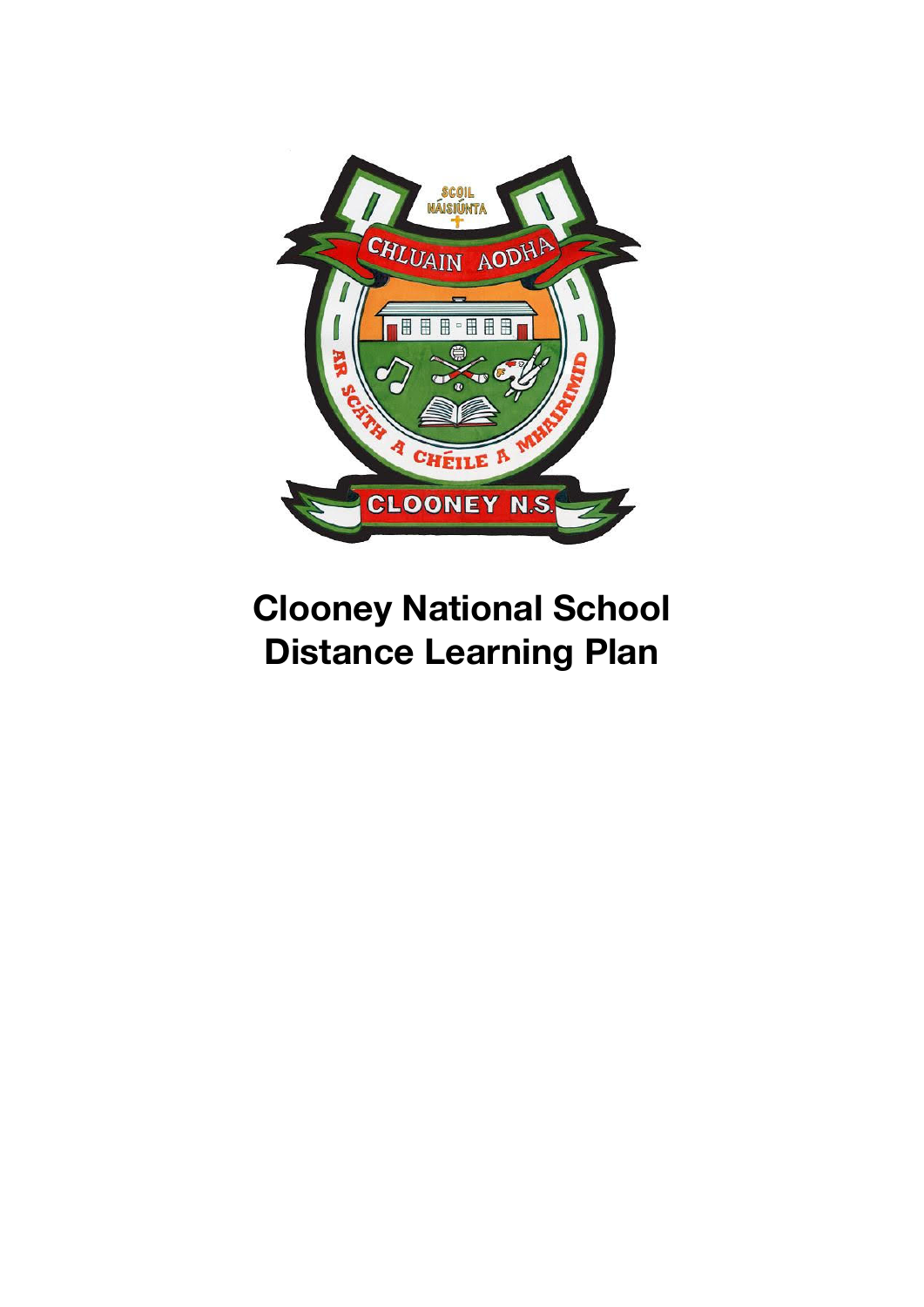## **Introductory Statement**

Clooney National School is a community where pupils, teachers and parents / guardians work together to ensure that all pupils feel happy and are afforded every opportunity to flourish as learners and individuals. This policy has been drawn up by the school staff, considering feedback from a cohort of pupils and parents. The policy has been devised during a time of uncertainty regarding school closures, with a view to maintaining the link between school and home.

## **Rationale**

The core of the policy is that in the event of school closure, we aim to continue to communicate with parents, guardians and pupils through a variety of different media and provide for teaching and learning through a variety of platforms. We recognise that online safety is of huge importance and the aim of this document is to help to protect both school staff and pupils, while teaching and learning online. The plan presented here should be read in tandem with our school's Acceptable Usage, Code of Behaviour, Anti-Bullying and GDPR Policies.

## **Relationship to Characteristic Spirit of the School**

Clooney National School aspires to achieve the full potential of each child. It is our intention that the procedures identified in this plan will contribute to best practice in distance learning. An effective distance learning plan identifies the methods of communication to be used through which teaching will be delivered.

#### **Aims**

The primary aims of the policy are:

- to protect both school staff and pupils, while teaching and learning online
- to provide guidelines for safe and effective online communication, teaching and learning
- to facilitate improved pupil learning

#### **Methods of Communication**

At Clooney National School we use the following methods of communication:

**Email:** Staff can use email to communicate with parents/guardians. Teachers may be contacted during school hours via email.

**Text:** Parents can be contacted through the textaparent platform.

**Seesaw:** Seesaw is our main online learning platform. Seesaw is a digital portfolio tool that allows pupils to upload and store their work in an online space and gain feedback from their teacher. Teachers use a variety of teaching methods and content in connecting with pupils through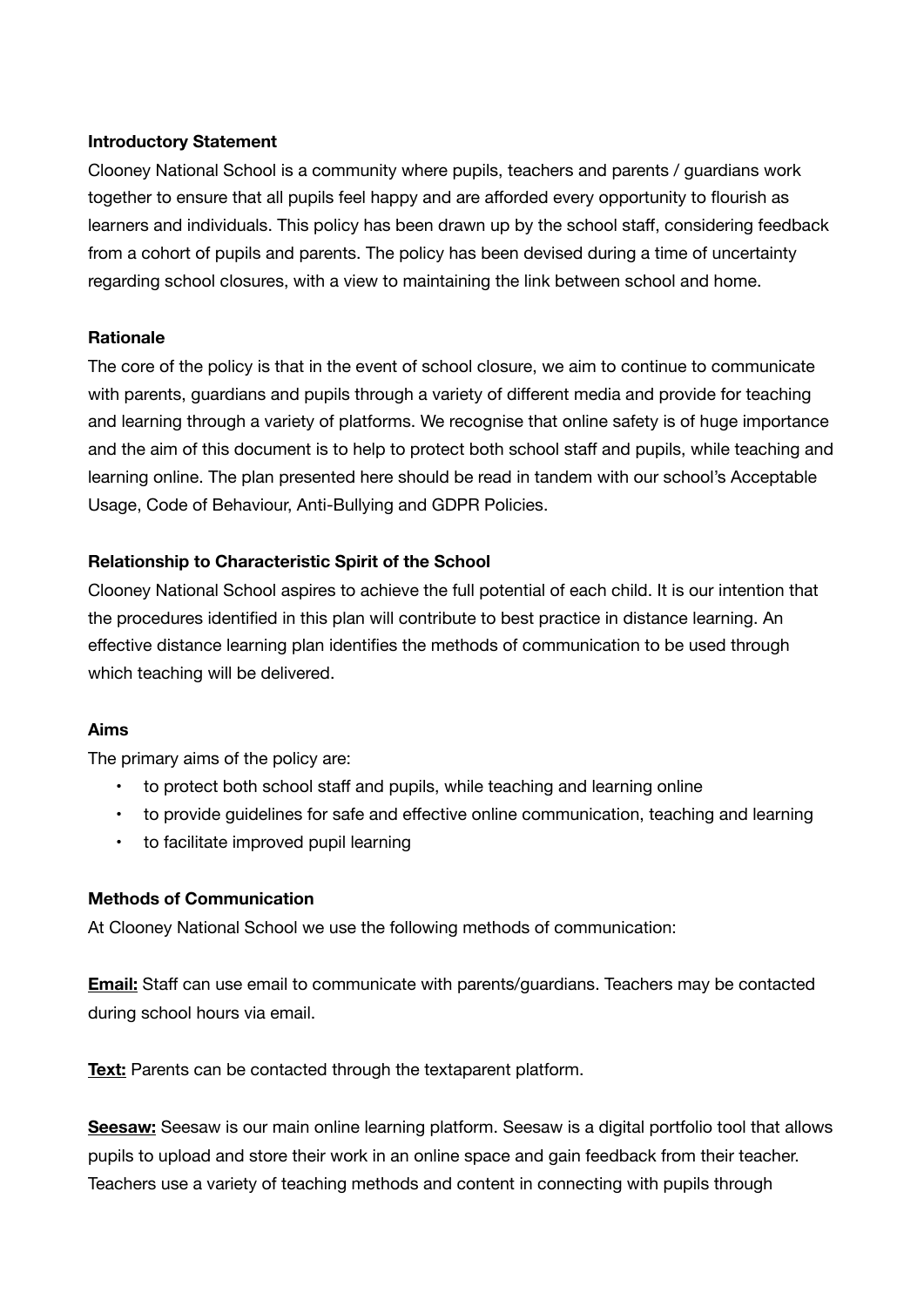Seesaw. Each pupil, through their parents, is provided with a unique secure login code that grants access to an account for parents and pupils.

**Zoom:** Zoom is a video-conferencing platform that enables teachers, staff and pupils to connect via a live link. Teachers can connect with pupils via pre-arranged Zoom meetings by sending a link to parents' email or Seesaw account in advance of the meetings. Please see Zoom guidelines / rules below.

**Facebook / Website / Twitter:** School news and updates on online resources are also communicated through these platforms.

# **Guidelines for good online communication in Clooney National School**

- Under no circumstance can pictures or recordings be taken of video calls.
- Staff, families and students are expected to behave in an appropriate, safe, respectful and kind manner online.
- It is the duty of parents/guardians to ensure any content which they are submitting to the teacher is appropriate.
- Staff members can communicate with pupils and their families through email or through an established app (e.g. Seesaw).
- Any electronic forms of communication will be for educational purposes and to allow for communication with families.
- Students and staff will communicate using tools which have been approved by the school and of which parents have been notified (eg Seesaw, Zoom, School Facebook, School email, School website)
- For video/Zoom calls, parental permission is implied, as the link to a video call will be communicated via the parent/guardian's email or Seesaw account. Essentially, by virtue of the pupil logging on to the call, permission is assumed.
- Two adults will be present during Zoom Calls.
- For security reasons, passwords will be provided to families, where applicable.
- Clooney National School cannot accept responsibility for the security of online platforms.

# **Success Criteria**

This policy is considered successful if:

- Clarity is achieved regarding guidelines to be followed during online communication, teaching and learning.
- Pupils gain positive distance learning experiences.
- The link between school and home is maintained through effective communication during periods of distance learning.

#### **Roles and Responsibilities**